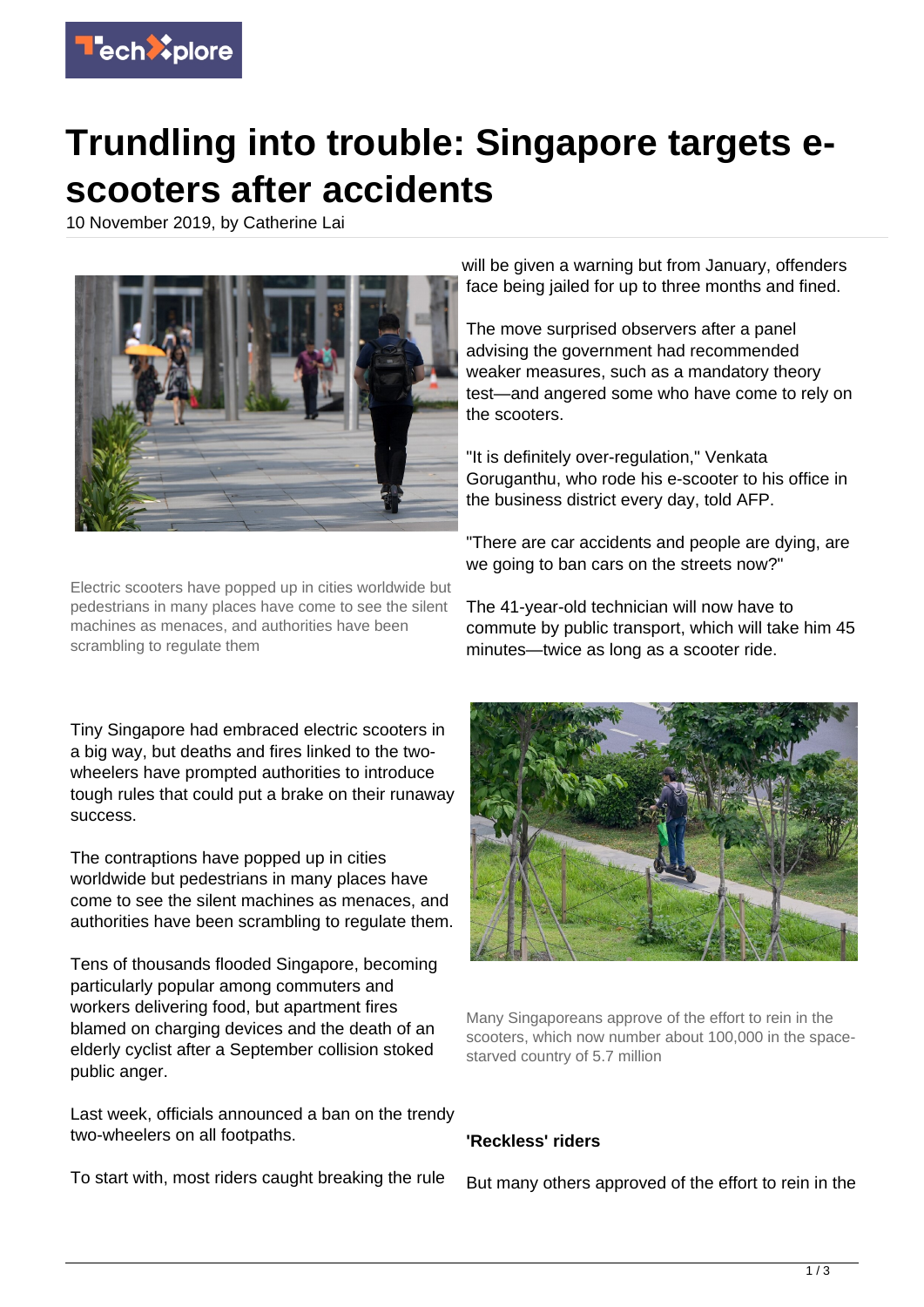

scooters, which now number about 100,000 in the space-starved country of 5.7 million.

"People are not responsible, they are reckless," Vasukie Mayandi, a 51-year-old bank worker, told AFP.

"They feel they want to move somewhere fast, but they're not considering others who are using the same pathway."

E-scooters were already banned from Singapore's roads but they are now prohibited on all pavements and other footpaths, and can only be used on cycle paths and a network of routes connecting parks.

It drastically reduces the area where people can ride the contraptions—Singapore has about 440 kilometres (275 miles) of cycle paths compared with 5,500 kilometres of footpaths. Officials, however, say cycle paths will be extended to cover 750 kilometres by 2025.

Following the announcement, regional ride-sharing giant Grab said it was suspending its scootersharing set-up in Singapore while the government said it would reject applications by other firms hoping to start such services.



Singapore's transport ministry says the government and companies are offering grants for e-scooter delivery riders to switch to other devices including regular and power-assisted bicycles

## **International clampdown**

Singapore is just the latest country trying to get control of the scooters.

Last week, the French government issued new rules, including a ban on using them on pavements—unless a city permits them in certain areas—and a 25 kilometre per hour speed limit.

Germany does not allow them on pavements while London has taken the most extreme approach of major European cities, prohibiting the two-wheelers